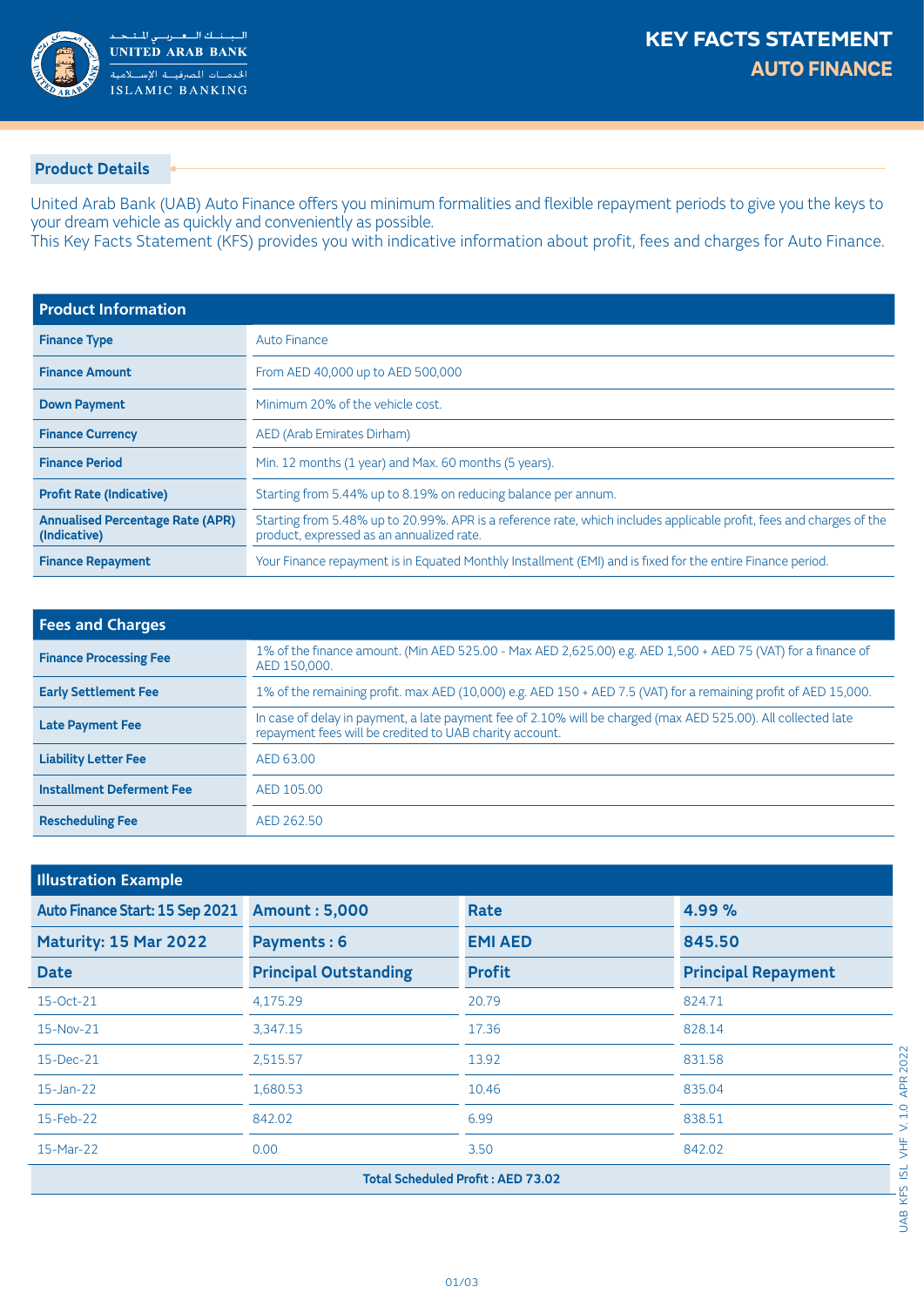

| <b>Product Requirements</b>                                             |                                                                                                                                               |
|-------------------------------------------------------------------------|-----------------------------------------------------------------------------------------------------------------------------------------------|
| <b>Vehicle Valuation Document</b>                                       | Customer to provide (based on UAB's Listed Evaluators).                                                                                       |
| <b>Vehicle Insurance/Takaful</b><br><b>Document before Disbursement</b> | Customer to provide (based on the choice of insurance provider).                                                                              |
| <b>UAB Account</b>                                                      | UAB account is mandatory for this product.                                                                                                    |
| <b>Disbursal of Funds</b>                                               | Disbursal of funds is subject to fulfillment of UAB requirements. LPO will be issued for the dealer.                                          |
| <b>Processing Time</b>                                                  | The processing of your application leading to disbursal may take up to 10 business days from the time UAB receives<br>complete documentation. |

| <b>Important Terms &amp; Conditions</b>               |                                                                                                                                                                                                                                                      |  |
|-------------------------------------------------------|------------------------------------------------------------------------------------------------------------------------------------------------------------------------------------------------------------------------------------------------------|--|
| <b>Change in Contact Details /</b><br><b>Employer</b> | The customer should inform UAB for any change in contact details, change in employment status etc                                                                                                                                                    |  |
| <b>Change in Terms</b>                                | UAB reserves the right to revise Terms & Conditions and Schedule of Charges. In case of any change, you will be<br>notified on your registered contact details 60 days prior to the change.                                                          |  |
| <b>Third Party Disclosure</b>                         | UAB is obligated to share customer information with the designated Government Entities as per the applicable<br>Bank Terms & Conditions. In case of non payment of the finance, UAB can allocate a third party to recover the<br>outstanding amount. |  |
| <b>Khiyar Al Shart</b><br>(Cooling-off Period)        | You have the right to cancel the facility by informing us in writing to info@uab.ae within 5 business days after signing<br>the application form. All applicable UAB fees will apply from the 6th day onwards.                                       |  |
| <b>Collateral</b>                                     | The vehicle will be mortgaged to United Arab Bank.                                                                                                                                                                                                   |  |

## **Additional Information**

Vehicle finance is based on the Sharia'h concept of Murabaha.

. If you have any queries and questions, you can reach our customer service 24/7 on 800474 or info@uab.ae.

. In order to check your eligibility to apply for other UAB products, please contact a UAB sales representative or visit our website www.uab.ae.

- To obtain the best deal for you, you may check other bank offers to compare profit/rent rates, fees & features. You can compare the other bank key fact statements when deciding on the best option that suits your needs.
- You may cancel the finance agreement post disbursal as per applicable terms and conditions.
- . You may pay your finance facility early by informing UAB, partial and early settlement is subject to approvals and applicable fee.
- Please refer to www.uab.ae for Terms & Conditions and Schedule of Charges.
- . If you are unsatisfied with our services or to report fraud/complaint/dispute, please contact our 24/7 customer service on 800474 or info@uab.ae.



- . In case of default on payment a delayed payment penal charges may apply. All fees are inclusive of applicable VAT (value-added tax).
- UAB may represent a Direct Debit Authority (DDA) which is returned unpaid ,your financial institution may impose applicable charges for returned .DDA
- If you do not meet the repayments/payments on your finance on time and in full, your account will go into arrears. This may affect your credit rating (Al Etihad Credit Bureau) and may limit your ability to access financing in future.
- If default persists in case of not receiving payments as per schedule and agreed terms, UAB may initiate action for recovery, restrict usage and accessibility to services and or legal action.
- If you do not keep up your repayments/payments, you may lose your vehicle.
- UAB may refuse to execute any requests, instructions or services if you fail to comply with the necessary procedures; or if the information or data are incorrect or are in violation of the applicable laws in the United Arab Emirates.
- This information is not final and subject to approval and signed by both parties, and it does not replace the Auto Finance application, agreement document. You have the right for a copy of finance application, finance agreement document upon disbursal of the credit facility.